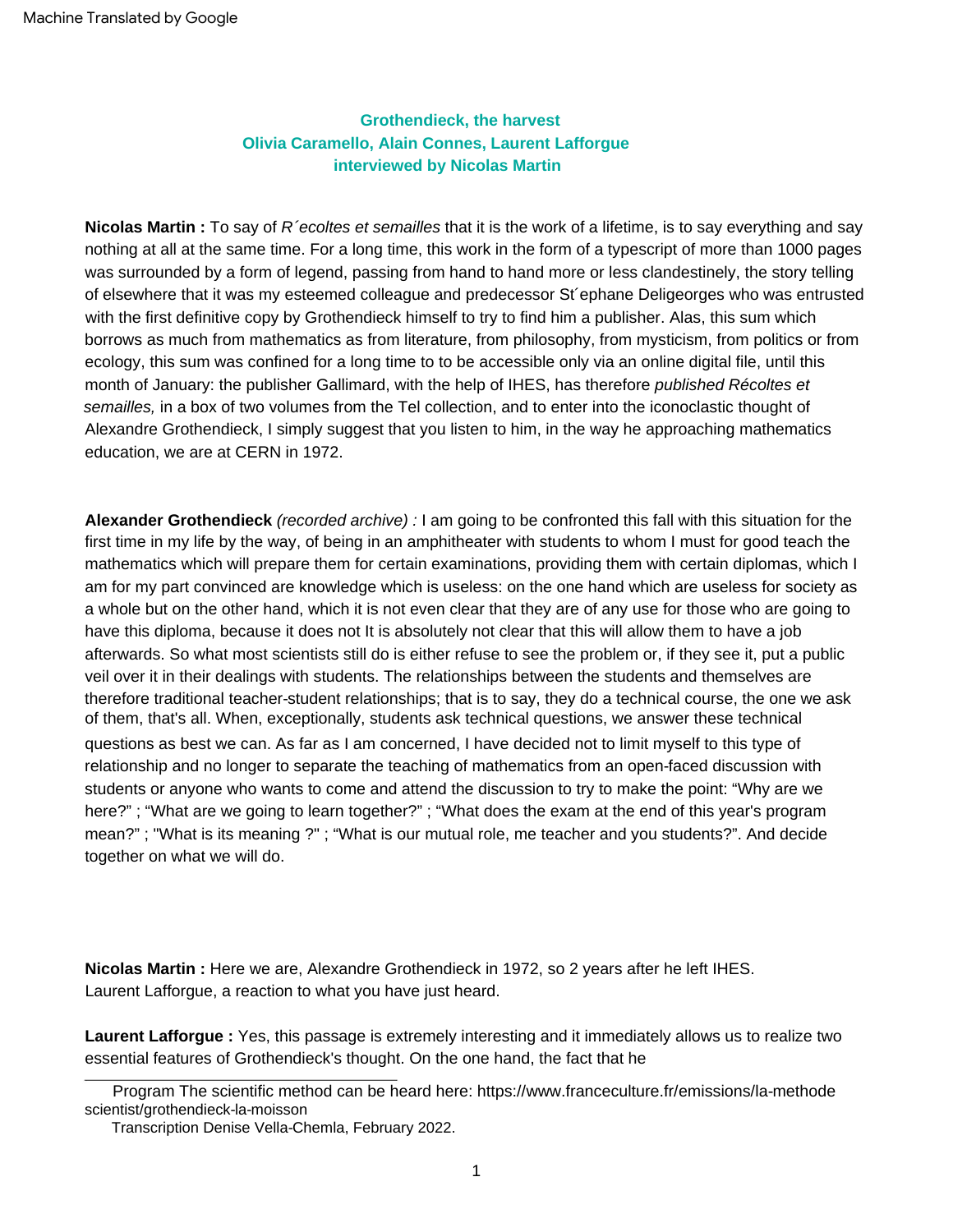does not separate things, that is to say that he is not on the one hand a mathematician, and on the other hand a person, a writer, he is all that at the same time . We can even introduce Grothendieck's mathematical work by saying that in fact he is not really a mathematician, he is a writer who does mathematics. A second characteristic that appears in this extract is that we hear him ask a fundamental question: "Why teach mathematics? Why do mathematics? And in fact, this is also characteristic of everything he has done in his life, that is to say, to get to the root of things, and to ask the most fundamental questions, to question all the evidence, that's it. So that's what he did in all of his work and that appears here right away.

**Nicolas Martin :** He had a certain taste for the letter, Alain Connes, since we hear him say with a certain provocation "because in any case, what I am teaching you will be absolutely useless" and we see that he immediately links, what he will do elsewhere in his work, mathematical education, as Laurent Lafforgue has just said, to everything else, that is to say to the discussion in a much broader field of exchanges with the students and with his public.

**Alain Connes :** Yes in fact, ¸that, you have to, I mean, if you present ¸that from the outset, well, as Laurent explained it, you can actually understand certain facets of his character. but it still corresponds to a very very specific period in his life and we cannot, I mean, we must not confuse the first impression that the we would have from this period with the evolution of Alexandre Grothendieck. So I will try, on the contrary, if you want, to place myself in the history of its own evolution, as a complement to what Laurent said. And in the story of its own evolution, I want to do that, because I would like to contrast two periods, if you will. Grothendieck had an extremely lonely childhood. He wasn't abandoned but I mean, he stayed away from both his parents from the age of 6, and he suffered a lot from it. But in Récoltes et semailles, he clearly explains that solitude is his favorite companion and it is his companion that allows him to be creative, more than anything else. First thing.

Then, if you like, when Grothendieck, through rather harsh vicissitudes in his life, studied at the faculty of Montpellier. When he was 20, he moved to Paris. And there, he was admirably well received by the mathematicians who were Henri Cartan, Dieudonné, Schwartz, Serre, finally therefore, if you like, there was a period blessed.

**Nicolas Martin :** The founders of IHES moreover...

**Alain Connes :** No, no, not yet. It is the period in which he began with a subject which is, as he says, rather off-putting, which is functional analysis, in which he found, if you will, for relax the atmosphere a little, he found a notion which is what we call nuclear spaces . So you have to know that this has nothing to do with nuclear physics, although you can disintegrate atomic measurements on nuclear space. So actually, if you like, Grothendieck made a terrific find, he dazzled Dieudonné and Schwartz at that point and then he branched off into what's called geom algebraic ether. And here again, it was admirably well received, if you will, by Jean-Pierre Serre. There is a correspondence between Grothendieck and Jean-Pierre Serre, which is a very large volume, and in which we see how, if you will, these two truly complementary characters made an exchange which been amazing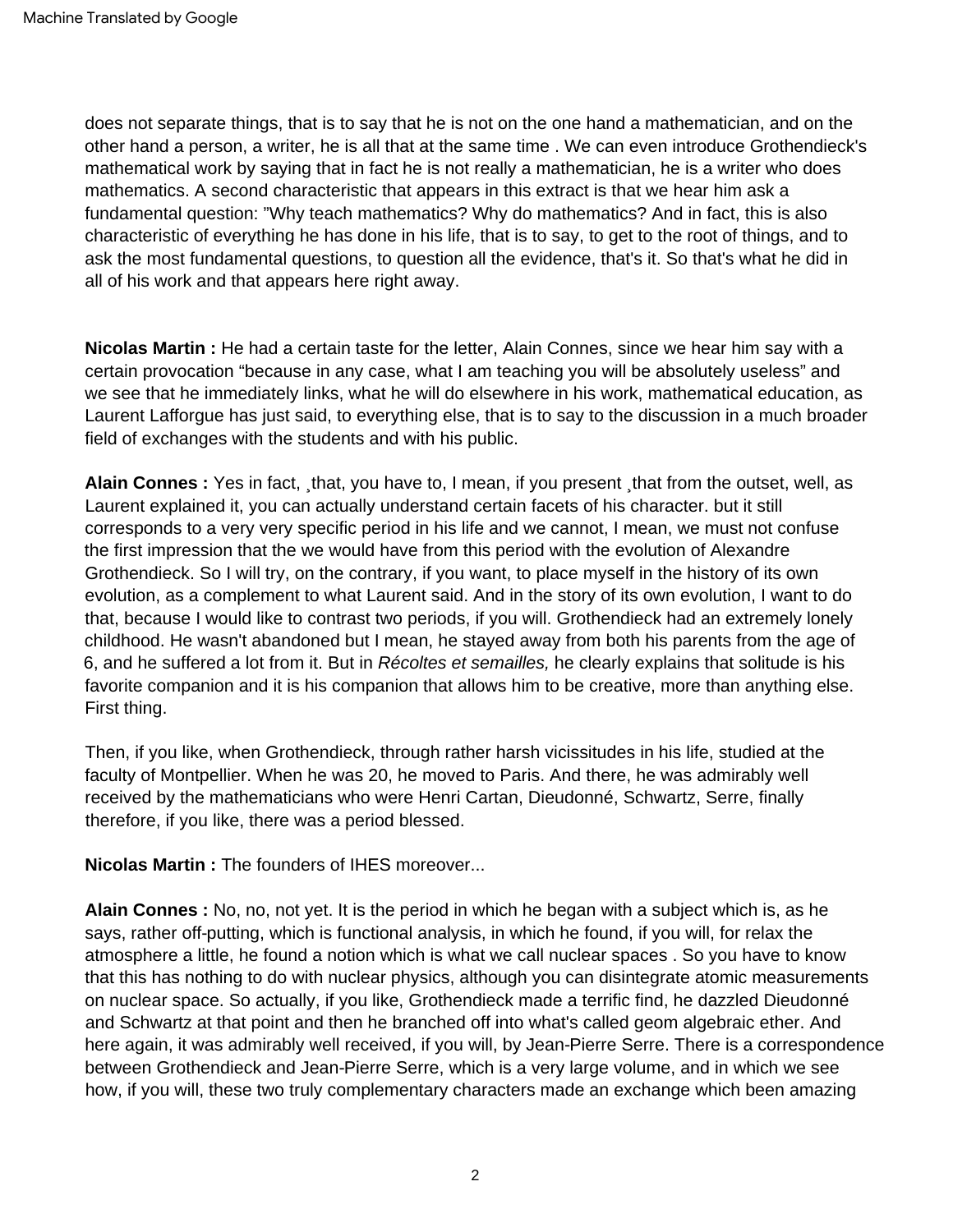ably productive. And afterwards, if you like, thanks to Serre, thanks also to the incredible devotion of Jean Dieudonné, Grothendieck was able to give his full potential in algebraic geometry. As he says in Récoltes et semailles, he never struggled, that is to say that for him, it did not represent an effort, he bent down and he reaped everything. what he could, and it was a period, well, he had a difficult passage when his mother died, he had a kind of depression for 6 months, then after es, he had a period of absolutely radiant creativity, in which he invented the notion of topos which we will talk about later, but in 70 he had an extremely abrupt change, that it is very difficult to analyze correctly, there are all sorts of possible analyses, and there is a drawing that he made, which is absolutely striking, in which he wrote witches in German eras, and below this drawing, there is a text in German, in which he explains that he is cooking up one of his main theorems, which is what is called the th Riemann-Roch-Grothendieck aeorem, there is a fire which is fanned by imps ins, and what Grothendieck writes in German below is that to explain this theorem takes 500 pages, and he does not understand that the human mind is devoted to ¸ca, while he feels in his body that life is threatened. And basically, if you will, he makes a profession of ecological faith at that time, he is also frightened of course by the nuclear threat, and he makes a profession of faith that would not be denied. nobody now, 51 years later.

**Nicolas Martin :** We will obviously discuss all that. I would like to specify two things right away, it is that we had therefore already devoted a program to Alexandre Grothendieck, we are not going to give all his biography, I refer you to on this show if you want to know more, really, about the beginning of his career and all this period that Alain Connes has just summed up brilliantly, we are really going to focus on Harvests and sowing .

Olivia Caramello, perhaps a word, already, on this archive that you have heard, and to hear Grothendieck's voice again, with this little accent so significant, and then, more generally, on the link you have to Récoltes et semailles; it was available online, free of charge, it was important to give it body, in a volume, accessible to everyone in paper according to you?

**Olivia Caramello :** Yes, yes, absolutely, so yes, it's always moving to listen to Grothendieck's voice, so pure and attentive to the precision of expression too. He was, all the same, I want to underline it, very rigorous in mathematics, but he is also so in his anthropological, psychoanalytical, and other kinds of reflection, which is found in great abundance in this marvelous text Harvests and sowing.

So yes, I would just like to add a remark regarding what Alain Connes was saying. Indeed, this excerpt from the speech may make him appear as perhaps a little too provocative, that is to say ¸it highlights this side of provocation and it may perhaps if c is not really put in the right context, it can make you think that he really wanted to stop scientific research, and many people interpreted it like that, whereas if you look all the same his scientific production after that period, we can still see that he never stopped doing research, whether in mathematics or in other subjects. So that, I wanted to specify it all the same and Grothendieck, he is really a thinker on a large scale, so he is someone who of course has provided spectacular proof of his talent, especially in maths. ematics, but not only. And in fact, we begin to discover it with in particular this text Récoltes et semailles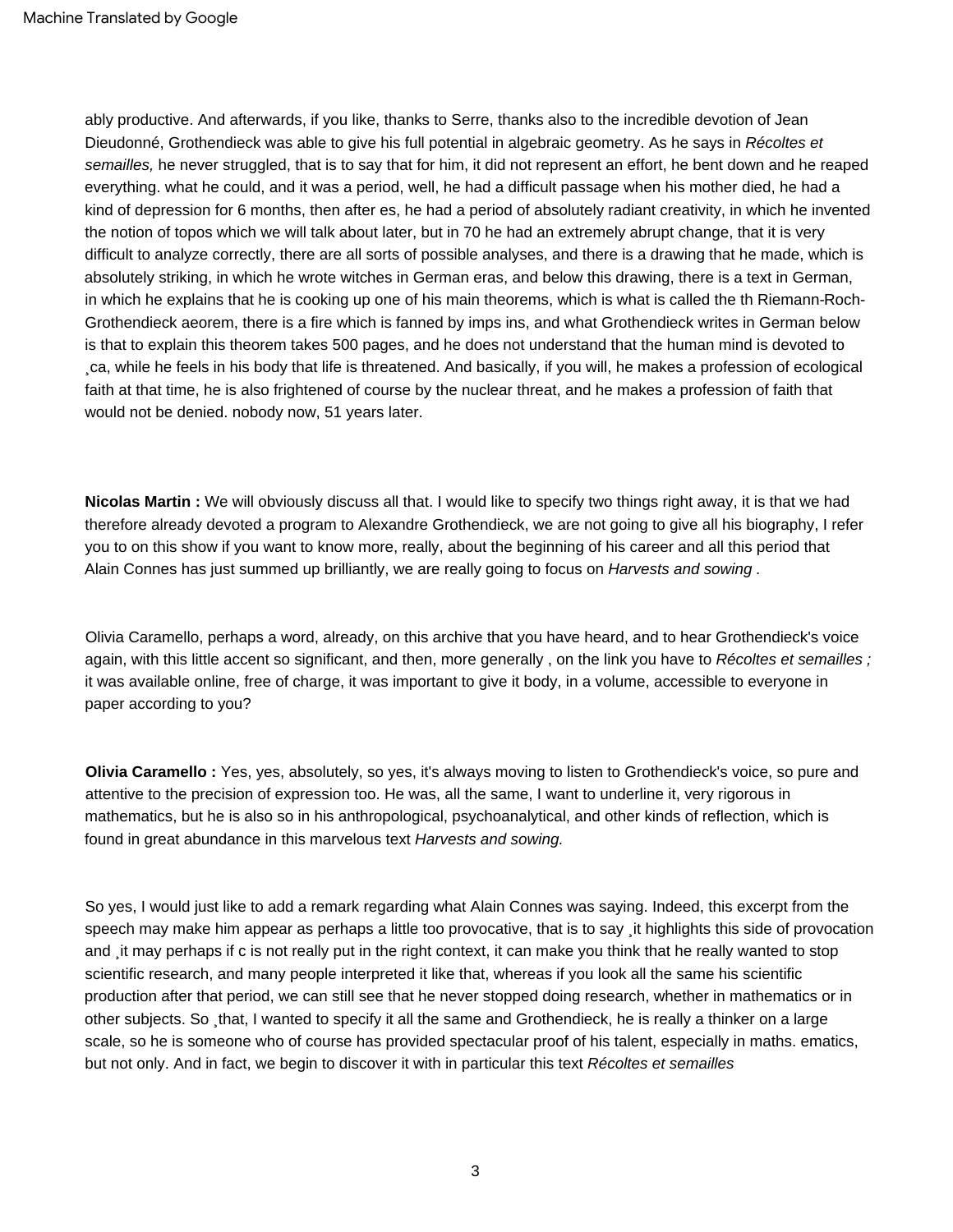which is filled with very, very deep reflections on a whole host of subjects, and also on the whole ethics of mathematics and more generally of scientific activity. So personally, I see this speech at CERN as perhaps an important step in this work of broader reflection, beyond mathematics, which later deepened in the years following ones, and that's it, so, personally, I think it's very very good that Récoltes et semailles is finally out. I already knew it, of course through the electronic version, and in fact, for me, it was wonderful to discover this text because it explains a vision , really. It is a text in which Grothendieck takes the time to explain his vision, his vision of mathematics, and also, of course, the relationship he has with the mathematical community, because, in particular , of this vision, of how this vision is received by his contemporaries and by other people around him. So personally, it was very reassuring for me to see a mathematician with such innocence, such purity of mind, and such a broad outlook on mathematics, a eritable vision. So that encouraged me a lot to cultivate myself this global interdisciplinary approach to mathematics. So for me, that was really fundamental.

**Nicolas Martin :** And we will discuss, as Alain Connes pointed out earlier, topos which are a mathematical concept developed by Grothendieck which have been extremely criticized, and even more so , by the mathematical community, and of which all three of you were the continuators in a certain way. We will come back to this later, and I would like us to talk about this book, the circumstances in which it was written and then what it means to each of you. individually, because it's such a sum that there are many, many front doors and I would like to hear yours right away, after that.

(And we are therefore talking about Récoltes et semailles, the book-testament of Alexandre Grothendieck, a book which has just been published by Gallimard in two volumes, we are talking about it with Olivia Caramello, Alain Connes, Laurent Lafforgue .)

Before hearing about your relationship, your individual gateway to this book, I will read a very small excerpt. In the many introductions, propaedeutics, and introductory remarks that there are before getting to the heart of the book, if indeed we can speak of lively and ¸ca, I will let you say it, we are therefore page 99 of this new edition in the third chapter which is entitled A letter. This is what Alexandre Grothendieck writes:

"In this pre-letter, I would now like to tell you (since it must be specified that it is therefore written in the first person and that there is an address in the second person in the singular to the reader.), I would now like to tell you in a few pages (if possible) what is in question in Récoltes et semailles, to tell you in a more circumstantial way than does the only subtitle : "Reflections and testimony on a mathematician's past", mine, from the past, you guessed it....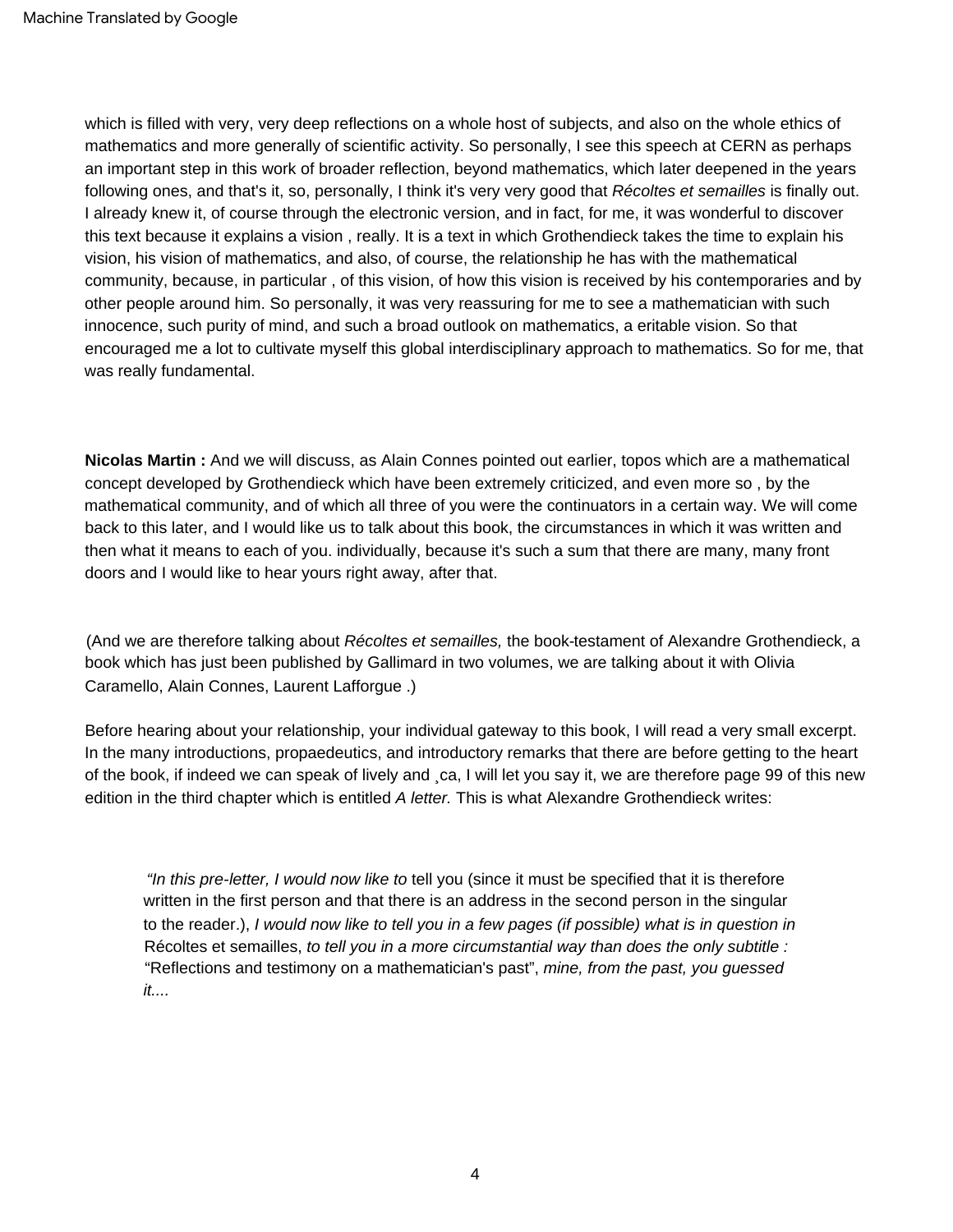There are a lot of things in Récoltes et semailles, and everyone will probably see a lot of different things in it: a **journey,** the discovery of a past, a meditation on existence, a picture of mores of a milieu and an era, (or the picture of the shift, insidious and implacable from one era to another...); an investigation (almost police at times, and at others verging on the swashbuckling novel in the depths of the mathematical megalopolis...); a vast mathematical divagation (which will sow more than one...); a practical treatise on applied psychoanalysis (or, alternatively, a "psychoanalysisfiction" book); a panegyric of self-knowledge; "My Confessions"; a diary ; a psychology of discovery and creation; an indictment (ruthless, as it should be...), even a settling of accounts in "the beautiful mathematical world" (and without giving gifts...).

There are so many tracks, openings, which tell the richness of this work, I'm going to give you the floor, Alain Connes, which is in this list almost... here is, uh, programmatic, the one which is the yours, the gateway, your approach, which allows you to dive into this book?

**Alain Connes :** So from my own point of view, if you like, Récoltes et semailles played an extremely important role through the teaching I received from Grothendieck of the attitude of the researcher in his research. That is to say, if you like, in fact, Grothendieck, very far in Récoltes et semailles, manages to distinguish, if you like, roughly, two ways of doing mathematics : there's sports math, which is problem solving, and there's math which is... he distinguishes between yin and yang, but if you want some mathematics which is of a completely different nature, which consists in exploring a subject, a little, Grothendieck compares this exploration to the exploration of a woman's body, and he says, if you like, the whole attention it takes, all the care it takes, all the infinite patience it takes to do that. And, if you will, so what helped me enormously is that each of us is different, each mathematician is different, but in my own evolution, of course, if you want, at the start, when you want to be accepted as a mathematician, you don't have to, but it is better to solve problems that were posed, before, long before. So that is a kind of... how can I put it? of obligatory passage. But once this obligatory passage has been crossed, if we really want to do deep things, adopt this attitude which consists in trying to, if you want, to advance by  $\ddot{y}$  in a given domain in applying techniques that are already known, that is not what is creative. And what Grothendieck explains wonderfully in his book is precisely, he gives, if you like, not a recipe, but a whole lot of reasons, a whole lot of explanations. For example, he says that you shouldn't be afraid of making mistakes, and that mistakes, on the contrary, are something positive, because when you understand that you've made a mistake, you understand that you is on the wrong track, well, that's where we progress. And so on.

And he explains, if you want, I want to say it, that, he explains that if, I will quote you his sentence because it is so true what he says, he says that he did not consider himself never as being more gifted than his contemporaries, absolutely not, what Grothendieck says is the following thing; he says :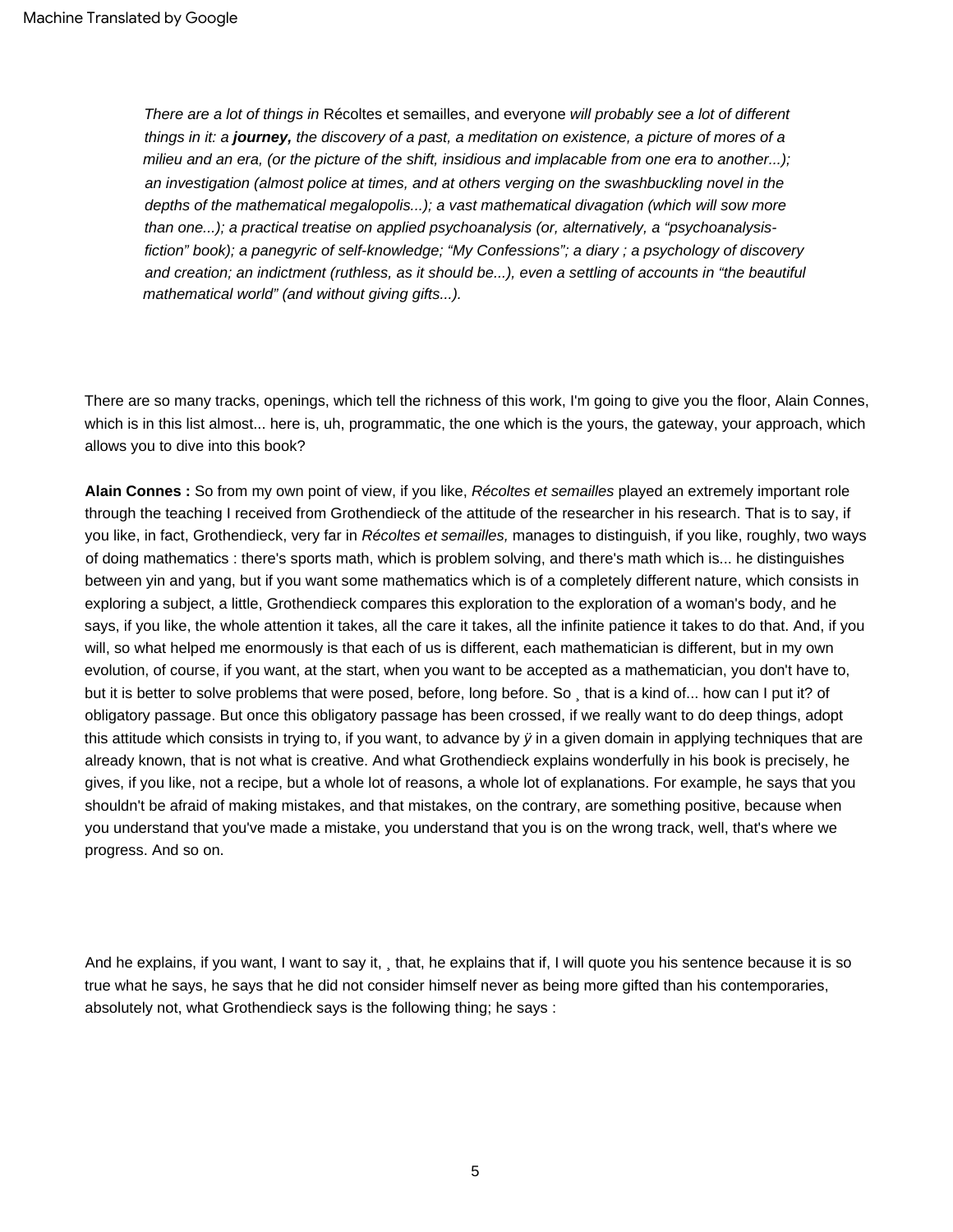"I now see very clearly and beyond the slightest doubt this: that if, with intellectual gifts in no way exceptional (he did not consider himself exceptional at all), I could nevertheless constantly give my full measure in my mathematical work, and to produce a work and give birth to a vast, powerful and fruitful vision, it is to nothing but this fidelity that I owe, to this absence of any concern for conforming to norms, thanks to which I abandon myself with total confidence to the drive for original knowledge, (, that is extremely important, to say, and he even goes so far, if you like, as to link this drive, in the text, to the mother) without cutting it or amputating it in any way that gives it its strength and its finesse and its nature. undivided.

**Olivia Caramello :** Yes, on this subject, indeed, I would like to quote a passage which I find really magnificent, and which precisely illustrates the point which you have just raised. So, still in  $R$  ecoltes et semailles, Grothendieck says:

## "What makes the quality of the researcher's inventiveness and imagination is the quality of his attention, listening to the voice of things."

So precisely, he stresses the importance of having an attitude of receptivity, vis-à-vis the richness of the world. So the world is incredibly rich, and to be able to grasp this richness, you have to adopt a, let's say, very receptive attitude, and work on the quality of your own attention. So you can still see that this is an approach that is not at all the classic approach of mathematicians who are perhaps driven by the desire, say, to crack nuts, as one would say. Grothendieck (laughs), because he also compares a problem as if it were a nut that needs to be cracked, so most mathematicians would say "ok, let's try to crack this nut, we will use all the possible methods, it is not very important how we get there, for example, if we have a hammer available, we can use it, it is not a problem! ". So he says "no, you have to be delicate, you have to listen to the voice of things". And what does that mean for him in fact, to use the image of the nut, it consists in dipping this nut in an emollient liquid, and simply letting it rest, so that that, at the right moment, it opens naturally. So in fact, his mathematical approach has always been a global approach, aiming to put the problems in the most natural frame so that the difficulty dissolves naturally. So you see, it's a very original approach, it's magnificent.

**Nicolas Martin :** Laurent Lafforgue, your entry point, so I too will say a word for our listeners. Grothendieck says it, repeats it several times in Récoltes et semailles, he does not want this text to be addressed exclusively to mathematicians, he really makes it an important point, he writes " what came up was kind of a long walk", so he is very much on this idea of storytelling as you write, as you walk, "a long walk nade comment´ ee through my work as a mathematician, a walk intended above all for the layman, for those who have never understood anything about mathematics.".

**Laurent Lafforgue :** Yes, so I had, let's say, two entry points into Grothendieck, and unlike Alain Connes, my first entry point into Grothendieck was really in his mathematical work. It was in a second time that I discovered Récoltes et se meshes, a few years later, and I must say that these two encounters, that is to say on board of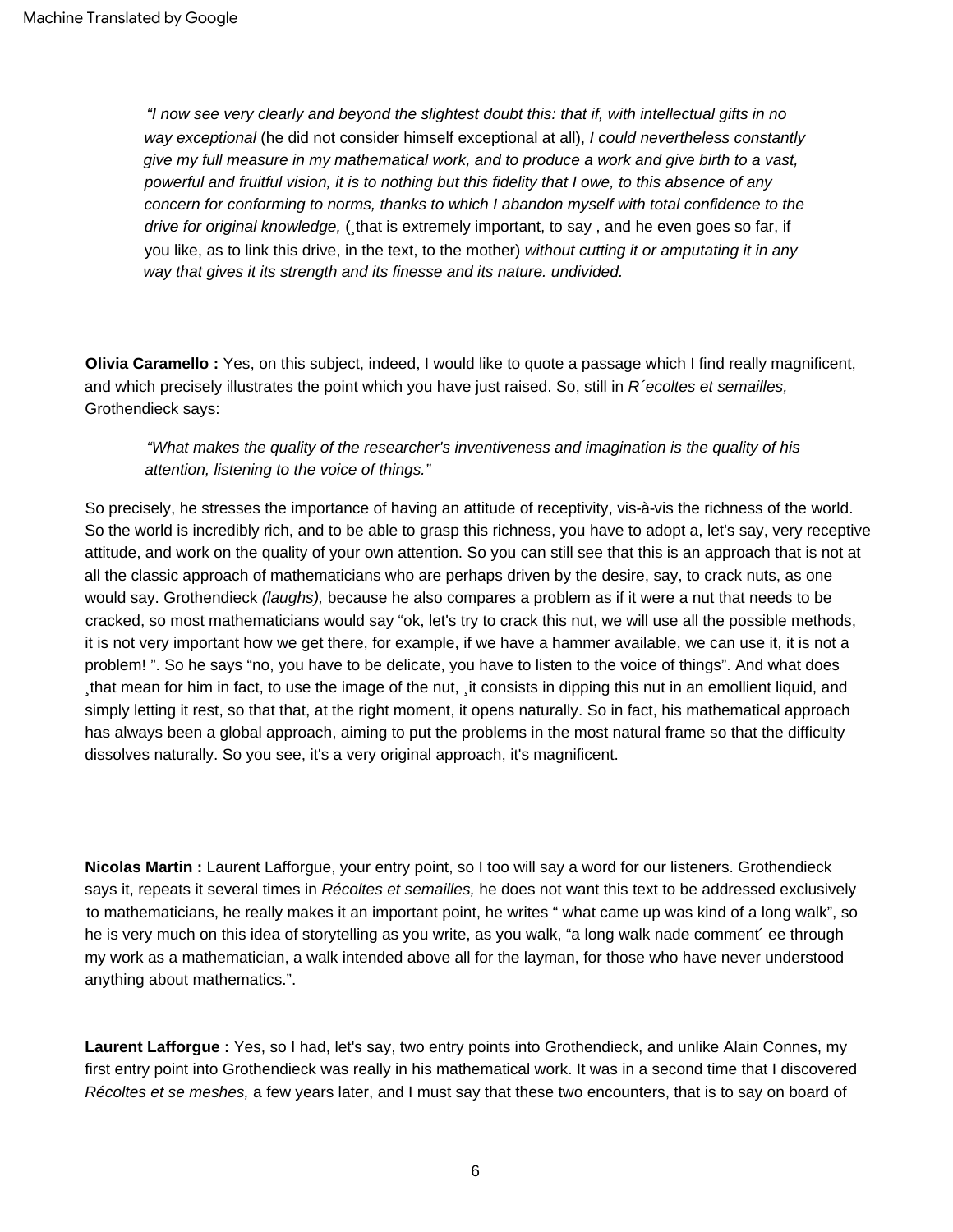the work and then of  $R$  ecoltes et semailles were deeply moving for me.

 $\overline{\phantom{a}}$ The first because, therefore, I had started studying mathematics, I was at the Ecole Normale Supérieure, therefore, in mathematics, in fact because mathematics ematics were easy for me, even though my tastes were rather literary. I was more passionate about literature, and until then, I had not encountered in mathematics, or in science, something that seemed to me to be of a depth comparable to that of books. greatest literary works.

 $\overline{\phantom{a}}$ 

However, in the second year, at the Ecole Normale Sup´erieure, I learned of the existence of Grothendieck, on the occasion of a working group of initiation to geom´ algebraic etry. So I rushed to the Library, borrowed a number of volumes, started studying them, and was totally amazed. fact: it was mathematics like I had never seen, and, for the first time, in my studies, I had the feeling of being confronted with a work that was of a depth and beauty comparable to that of the greatest works of literature. So I can say that it was by reading the mathematical works of Grothendieck, which took me several years, that I understood that mathematics could be interesting, and even fascinating, a, that I understood the depth of mathematics.

And a few years later, when I was preparing a thesis, I heard about Récoltes et semailles, a copy was available at the University Library of Orsay, where where I was going. And I started to read it, in this library, and there too, I was totally amazed, because it was the same thing, it was It was about this mathematical work that I had already studied for several years, which for me was absolutely fascinating, and now the very author of this work was talking about it in personal terms, that is to say that it was no longer a mathematical work necessarily marble, impersonal, of course, always written without reference to any author, c It was the investment of a person, who had made this work possible, and an investment of incredible intensity. That is to say... Olivia quoted this passage from Grothendieck where he talks about the quality of attention, but indeed, this is what we perceive in him, that is to say the quality and intensity of the attention, to what extent he put himself at the service of things, and of the voice of things, and therefore it is what he was talking about in  $R$ ´ecoltes et semailles. And moreover, with another dimension that appears, which is his own literary dimension. In fact, Grothendieck is a very great writer, and I think that shows up in the quotes that have already been made. It was even heard just now, in the brief extract we heard, that is to say that Grothendieck expresses himself admirably, therefore even orally. And in writing, in fact, many of the passages in Récoltes et semailles are truly admirable on the literary level. They come under philosophy, they have a relationship with mathematics, but they also come under poetry. And besides, you should know that when the young Grothendieck was in high school, long before imagining that one day he would become a mathematician, his classmates and his teachers had given him a nickname. And the nickname they had given him was not at all "the Mathematician" or "the Mathematician", it was "the Poet".

**Nicolas Martin :** We are going to continue to dive into this work Récoltes et semailles and we are going to dive into it concretely, since in a few minutes, we are lucky to have had access not only to the typescript but also to the handwritten notes, of which there are literally tens of thousands, which are with a Parisian bookseller. We're going right after that, stay with us.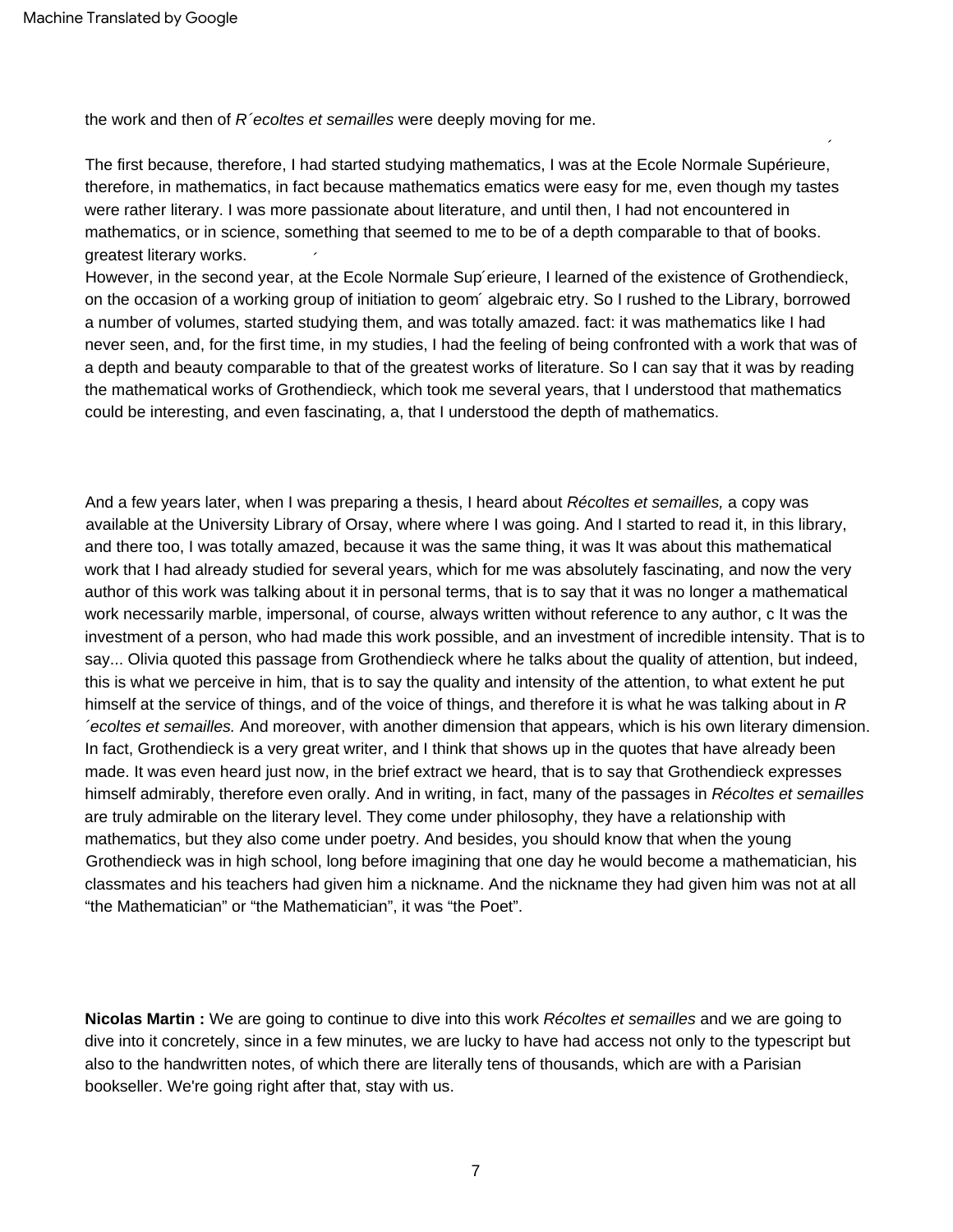´ and holder of the Israel Gelfand Chair at the Institut des Hautes Etudes Scientifiques, at IHES, Alain Connes, (Musical interlude:) "Sentinelle mathematique" by Bertrand Burgalat, on France Culture, we are therefore talking about the work Récoltes et semailles by Alexander Grothendieck, which has just been published, this month of January, in two volumes, published by Gallimard, in the Tel collection, we talk about it with Olivia Caramello who is a mathematician and logician, Associate Professor at the Universit`a degli Studi dell'Insubria in C^ome mathematician, Emeritus Professor at IHES, holder of the Analysis and eometrics at the Coll`ege de France and winner of the Fields Medal in 1982, and Laurent Lafforgue, mathematician, winner of the Fields Medal in 2002, who now works at Huawei but on some of the mathematics developed by Alexander Grothendieck, we will talk about it in a moment).

Récoltes et semailles is a book, as we have said, which has long remained in boxes, shrouded in a certain aura of mystery. Besides the over 1000 pages of original typescript, there are also tens of thousands of pages of notes. Hello Celine Loozen.

**C´eline Loozen :** Hello Nicolas and hello to all.

**Nicolas Martin :** You had the chance and the privilege of going to consult these handwritten notes which are still sleeping in the cellar of a Parisian bookseller.

**C´eline Loozen :** And yes, thanks to Jean-Bernard Gillot who is like the guardian of the Grothendieck archives. In fact, after his death, his son Matthieu asked him to appraise the entire corpus, thousands of pages, left in crates and boxes. So, together, they will bring everything back to Paris one night in November 2014, by car. After having estimated their value, although priceless, these texts still remain in the cellar of his Alain Brieux bookstore.

Together we went through a few excerpts from Récoltes et semailles but also notebooks, finely scribbled pages, sometimes recounting complex mathematics, personal reflections, or family memoirs.

(Noise of the entrance door in the Alain Brieux bookstore).

**Jean-Bernard Gillot :** So, we are in the Alain Brieux bookstore, rue Jacob in Paris. My name is Jean-Bernard Gillot and therefore, a few years ago, I was asked to take care of the manuscripts of Alexander Grothendieck. So there are 60,000 pages which are in trunks, which we will go and see afterwards. And then there, for the moment, there was a box, which was a box from the Encyclop´edie Universalis, which is still marked Alexander Grothendieck and we searched everything, we found everything. Presented, we put everything, on paper, in little boxes, everything laid flat. So we have manuscripts that I'm going to show you. Now I will show you the little boxes.

**C´eline Loozen :** And so it is mainly thanks to you that we recovered these manuscripts which allowed the publication of the sequel, years later.

**Jean-Bernard Gillot :** Yeah, I'm the goalkeeper, that's it. I am the guardian.

**C´eline Loozen :** The guardian of Harvests and sowing...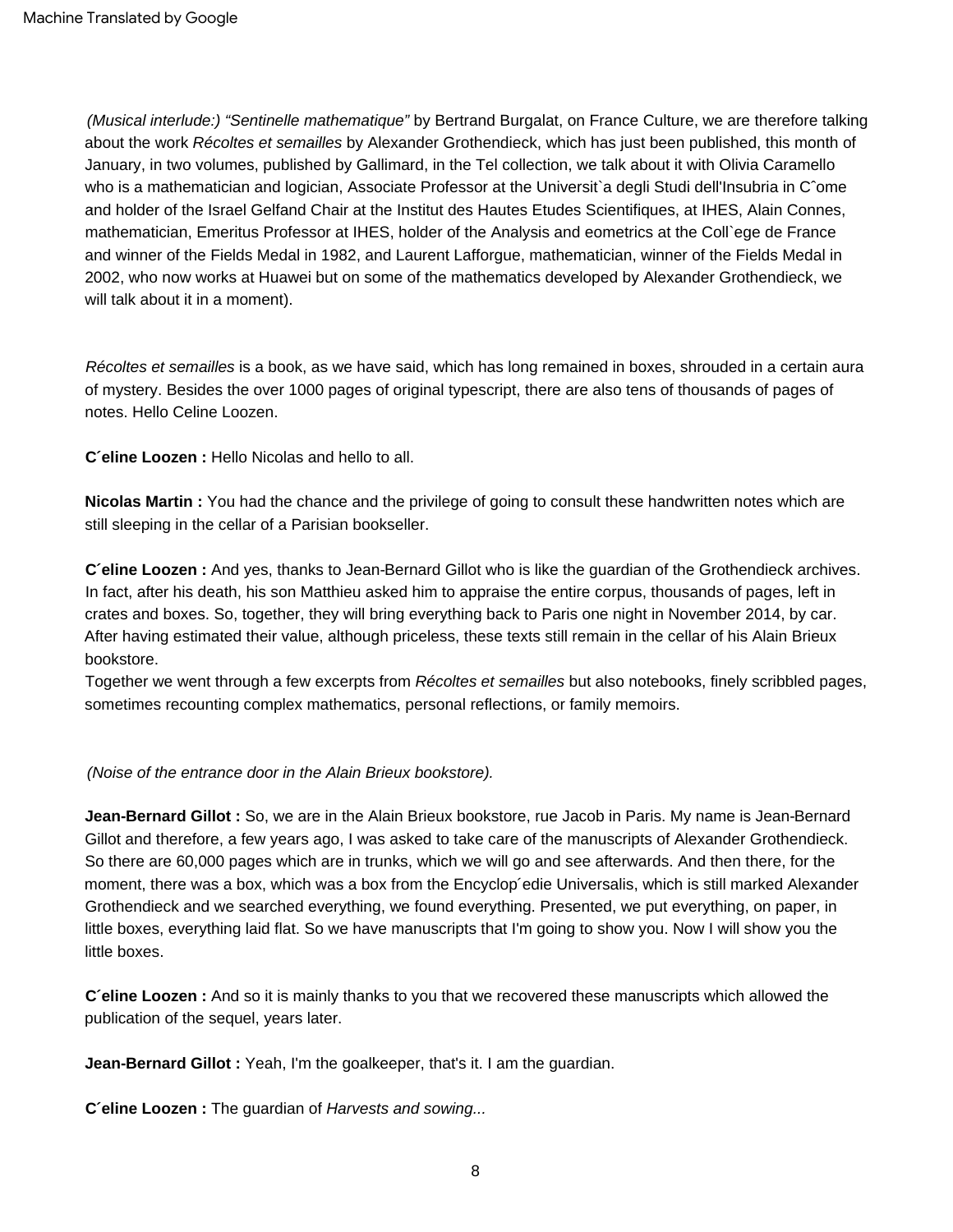**Jean-Bernard Gillot : ...of R'ec... of all the manuscripts.** 

**C´eline Loozen :** So there, yes, everything is kept in crates.

**Jean-Bernard Gillot :** So there, we put everything, we have 1500 pages, which are only drafts in all directions, it was "in the trash", eh, in quotation marks, it was something something that was in the trash.

**C´eline Loozen :** Ah yes, it is said that Alexander Grothendieck wanted to throw everything away, put everything in the trash, his entire production...

So here it is... **Jean-Bernard Gillot :** That's it, except that in fact he didn't want to throw anything away, the proof is that it's all there.

**C'eline Loozen :** So among these funds, there are in particular writings found in R 'ecoltes et semailles.

**Jean-Bernard Gillot :** Possible, probably, but there we also have things, here he was writing, he was someone who was crazy about writing, so he was writing all the time. So there, there is a letter...

**C´eline Loozen :** What we can already say is that it is very heterogeneous, in what we see, there are equations, there are formulas, and then there are also spurts of sentences, little diagrams too.

**Jean-Bernard Gillot :** And so all the documents are kept, we kept everything, there must be one or two tax letters and he writes something behind. Here, there, for example, these are mathematics. I know there is physics, there are lots of things. So there you have it, 1500 pages.

**C'eline Loozen :** There is also poetry in R'ecoltes et semailles.

**Jean-Bernard Gillot :** There is also poetry, but it is enormous. There then we are going to see after the rest of the pages, so we have approximately 60,000 pages which are there. Anyway, I don't know, I mean, we were talking about topos earlier, there, there are extremely important things about topos, it's the future, it's Huawei who will work on them. , it's extraordinary.

**C´eline Loozen :** It is true that one of the central mathematical objects described in Harvesting and meshing is indeed this object, the topos, which are a very powerful and unifying tool in the field of mathematics.

Jean-Bernard Gillot : (laughing) That's what I thought I understood. Here it is. Alright now, let's...

**C´eline Loozen :** In any case, he said it was one of his finest discoveries.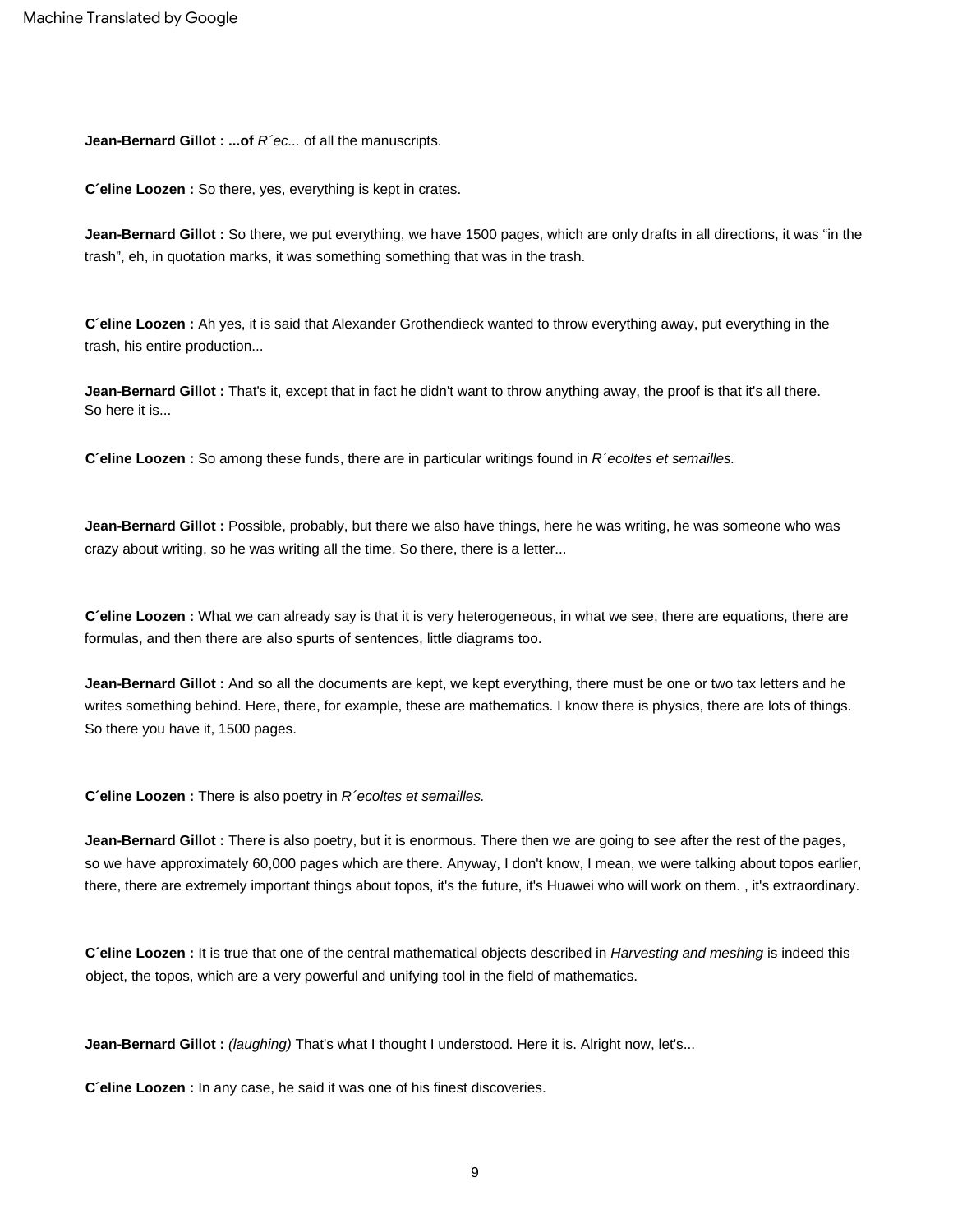**Jean-Bernard Gillot :** I'll show you the rest.

**C´eline Loozen :** We go down to the basement.

**Jean-Bernard Gillot :** We descend into the den of dens, that's it. We have 5 canteens, which are all referenced. So the canteens, they are in boxes, there are 48 boxes, or a little more probably. Each box is a binding that Alexander had made by a friend of his who was a bookbinder, who had learned bookbinding in prison, he is someone from the Direct Action group who has no blood on his hands. , but who had been close to Direct Action. So we have... Everything is referenced, everything is dated, everything is numbered.

**C´eline Loozen :** (exclaiming) This fine handwriting...

**Jean-Bernard Gillot :** Exactly, and so here we have mathematics, physics, lots of things.

**C´eline Loozen :** Oh my! It seems that he is writing in the flow of his thoughts, as if he could never stop, that's really the feeling it gives.

**Jean-Bernard Gillot :** I think that was the goal of his life, it was to write, as he says "we don't buy books, we make them". So he charges, he overloads, he erases, he rectifies, but everything is intact, that's it. And so there's about 60,000 pages here, one of the last packages. Because in the end, he gets angry with the...

**C´eline Loozen : ...** the community...

**Jean-Bernard Gillot :** No, the community, he spent his life getting angry with the community, if I understood correctly. He gets angry with his friend who was the bookbinder, he says to him "I will give you the boxes", he refused, so they got angry, so in the end, he no longer has no one to take care of his boxes. So he continues his work and then he puts it in boxes.

So there, we are probably in things that are close to God, to the Devil, finally...

**C´eline Loozen :** It is true that there is a lot of metaphysics and spirituality.

Jean-Bernard Gillot : Absolutely, and then there are also family stories. It questions a lot of things. Voil`a, voil`a, sca remains an incredible object, and I am guardian of ca. I don't even understand why this is my home (laughing).

**C´eline Loozen :** Do you think that the publication of this opus, some forty years after it was written, will change anything?

**Jean-Bernard Gillot :** Yes, it's the beginning of Alexander Grothendieck's story, I think, between that, the topos, and... it's the beginning of a bigger adventure . We are dealing with a genius, and then there he is, his manuscripts are there at the back of my cellar, it's ridiculous. But hey, there they are. I protect them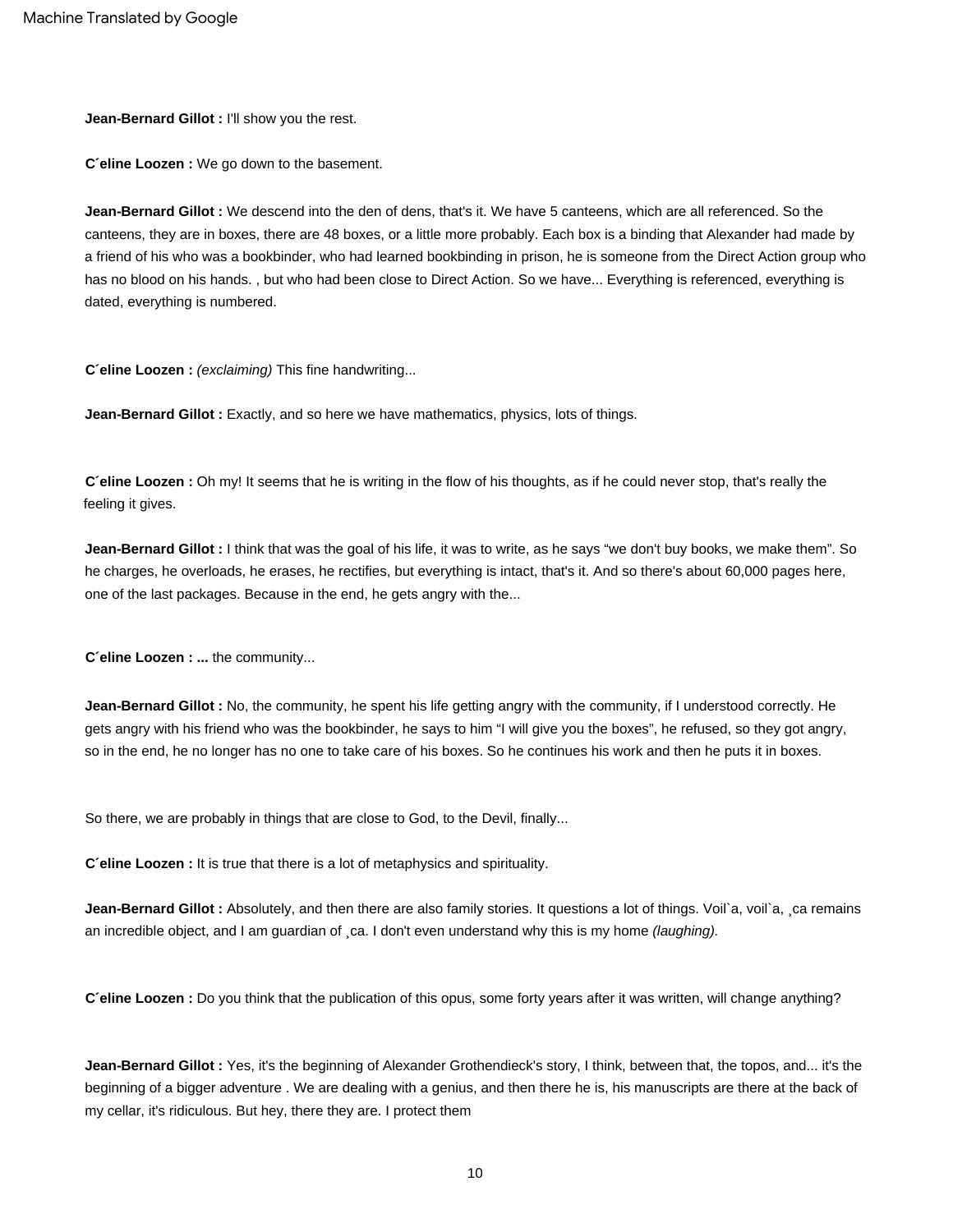for the moment. I can't wait for it to go away and for everyone to benefit.

**Nicolas Martin :** Here are those tens of thousands of manuscript pages by Alexander Grothendieck in the cellar of this Parisian bookseller.

A reaction, indeed, should something be done? Do we have to take them, protect them, put them elsewhere, remove them, since apparently, this gentleman is only asking for that, to give them to the common knowledge? Laurent Lafforgue?

**Laurent Lafforgue :** The answer is "yes, of course!". These are very valuable texts from one of the greatest creators of the 20th century, one of the greatest scientific minds in history, so it is obviously valuable, it These manuscripts would indeed have to be saved, they would also have to be scanned, to be made available to all. Having said that, I would also like to add a remark, inspired by the simple fact that here, there are 60,000 pages, one can ask oneself "how is this possible?". But here, it is necessary to make a comment, which is that for Grothendieck, writing is the means of the search for truth. So Grothendieck, in fact, did not think with his head as they say, he wrote down everything, he wrote down everything that came to his mind and he spent his life doing that, so mainly when it comes to mathematics, but not only. And in fact, in Récoltes et semailles, he insists a lot on what he calls the creative power of writing. And this is something that he experienced, and which in fact is a lesson for everyone.

That is to say that by writing, one finds much more, that is.

**Nicolas Martin :** We heard about topos in this report, it's very important, I'd like us to talk about it now, it's the great creation, what Grothendieck said he was most proud of. to have created a unifying desire for mathematics, and yet, paradoxically, for reasons that you may be able to explain to me, one or the other, these mathematics a have very bad press. Today in the mathematical community, it is difficult to carry out research and work on topos. Alain Connes, you gave lessons to the Coll`ege de France on topos but it did not last very long. You yourself, Olivia Caramello, it was difficult, and you were pressured not to continue on this path, how is that all explained? (Alain Connes signals me no).

**Alain Connes :** Yes. No, no, in fact, if you want, no. That is a completely external version of reality: the reality, if you will, is that the conceptual notion of topos...

**Nicolas Martin : ...** that you can briefly remind us of, please.

**Alain Connes :** Ah, I can remind you what it is. In fact, basically, if you like, we had, before Grothendieck, the habit, to study a space, everyone knows that the role of space, if you like, is essential in geom´ etrie, in mathematics. Before Grothendieck, when we wanted to know a space, we looked at it directly, okay? And we were trying to figure it out. What the idea of the topos does, which is a wonderful idea, is... if you like, it puts the space behind the scenes, and what we do is math. ordinary ematics with a parameter, this parameter is in the space in question, it is behind the scenes. To give you the simplest possible example, suppose that the space in question is simply two points.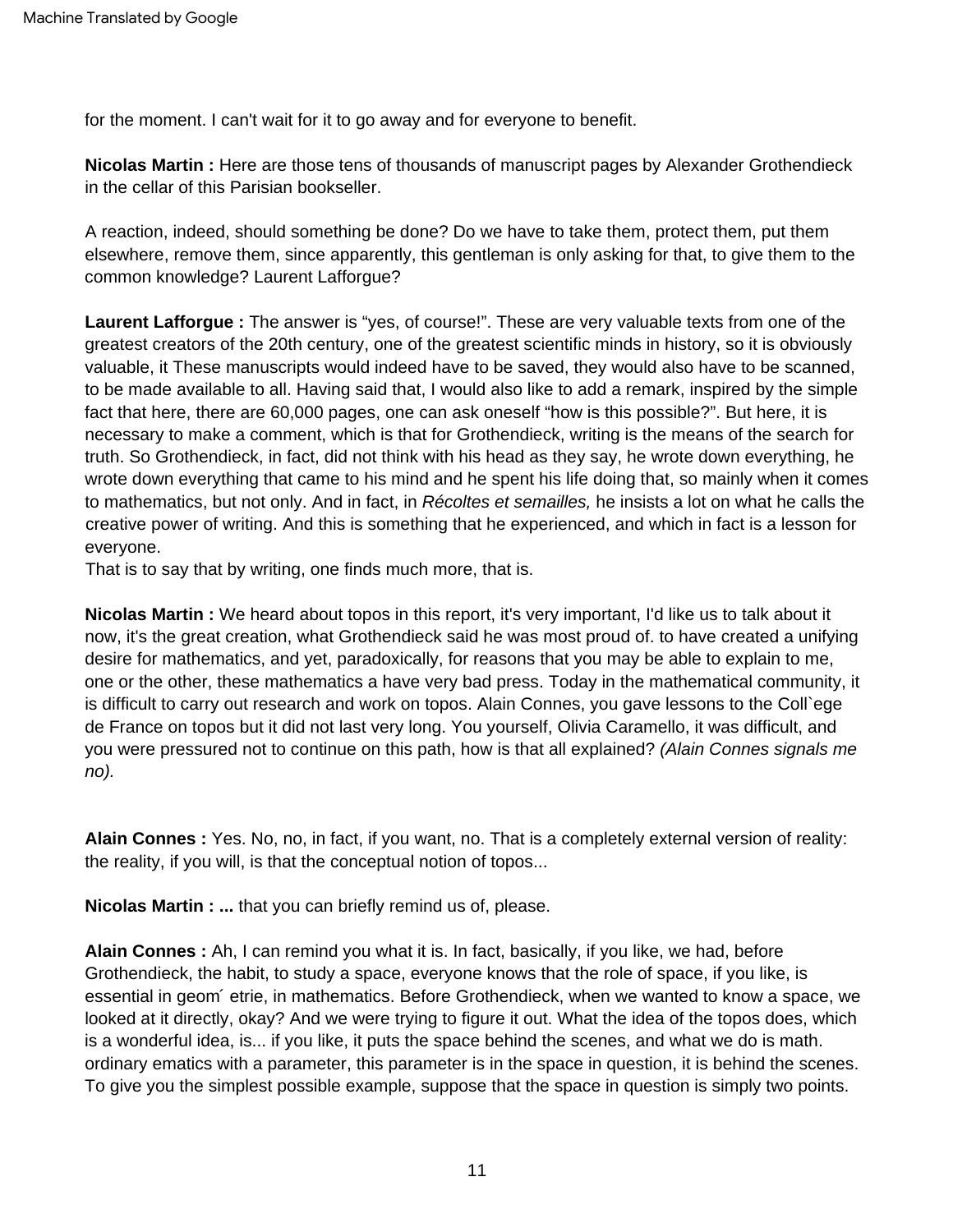Well, the math you're doing is you're doing twice the math that's ordinary set theory. Well, what is wonderful, if you like, in the theory of topos, which is there, is that it has two characteristics, the first is that, in precisely , by analyzing what happens in the ordinary context of set theory, but done with parameters in the topos, we arrive at a knowledge of this space which is the space of parameters, which is the topos, much finer than if we had looked at it directly. And I have to say, if you like, that I can't help saying that right now I'm writing a book with a psychoanalyst, which is Patrick Gauthier-Lafaye, in which we use this metaphor, but in relation, precisely, to psychoanalysis.

And the second thing, which is absolutely extraordinary, if you like, in this idea of the topos, is that it amounts to what? It amounts to looking at the mathematician at work in a structuralist way. That is, the mathematician at work will manipulate sets. But the structura list doesn't care that they are sets. He will look at the mathematician who manipulates objects and arrows. And he will say "this mathematician is working on what in mathematics is called a category". And this structuralist is going to say "but what are the properties of this category which enable the mathematician to work?". Well there, we are at the heart of the topos.

**Nicolas Martin :** How to explain, then, Olivia Caramello, that the topos, so obviously correct me if I describe it in a way that is too caricatural, but have such bad press, or are a field of work for mathematics ematics which were ultimately rejected or rejected by the institutions?

**Olivia Caramello :** Yes, well, in fact, I did a lot of thinking on my own, reading Récoltes et semailles and also, really, on the basis of the one that was my own experience. life experience, because indeed, I received a lot of opposition, in fact, since the beginning of my career, quite simply because I wanted to develop, to a global and systematic way this theory, precisely with the aim of realizing this aspiration of unification which had already been expressed by Grothendieck, notably in Récoltes et semailles . So in fact, all my research work has been directed towards the goal of developing techniques, methods, for transferring knowledge between completely different parts of mathematics. ematics, through topos. So in fact, topos can be used incredibly effectively, like bridge objects, to link the most diverse mathematical contexts to each other. So in fact, we can metaphorically think of a topos as a place in which different points of view meet, reflecting each other. So, I give this metaphor to underline, to really bring forward this aspect of unification because I think it's the one that has really engendered the most hostility. I think it is not the technicality of topos as a mathematical object like other objects, because there is of course a whole technicality, even, the theory is all the same very sophisticated and very deep on a purely technical level. But it is not the technical aspect which was at the origin of the ostracism. I think it's really this global and inter-disciplinary dimension that bothers people, because today, let's say, mathematics has become hyper-specialized so each specialist works in his corner, with his own methods, he gets used to thinking in a certain way. However, with these bridges that we manage to generate with the topos, we can manage in particular to demonstrate a result in a sector of mathematics by using completely foreign methods. to that sector. One can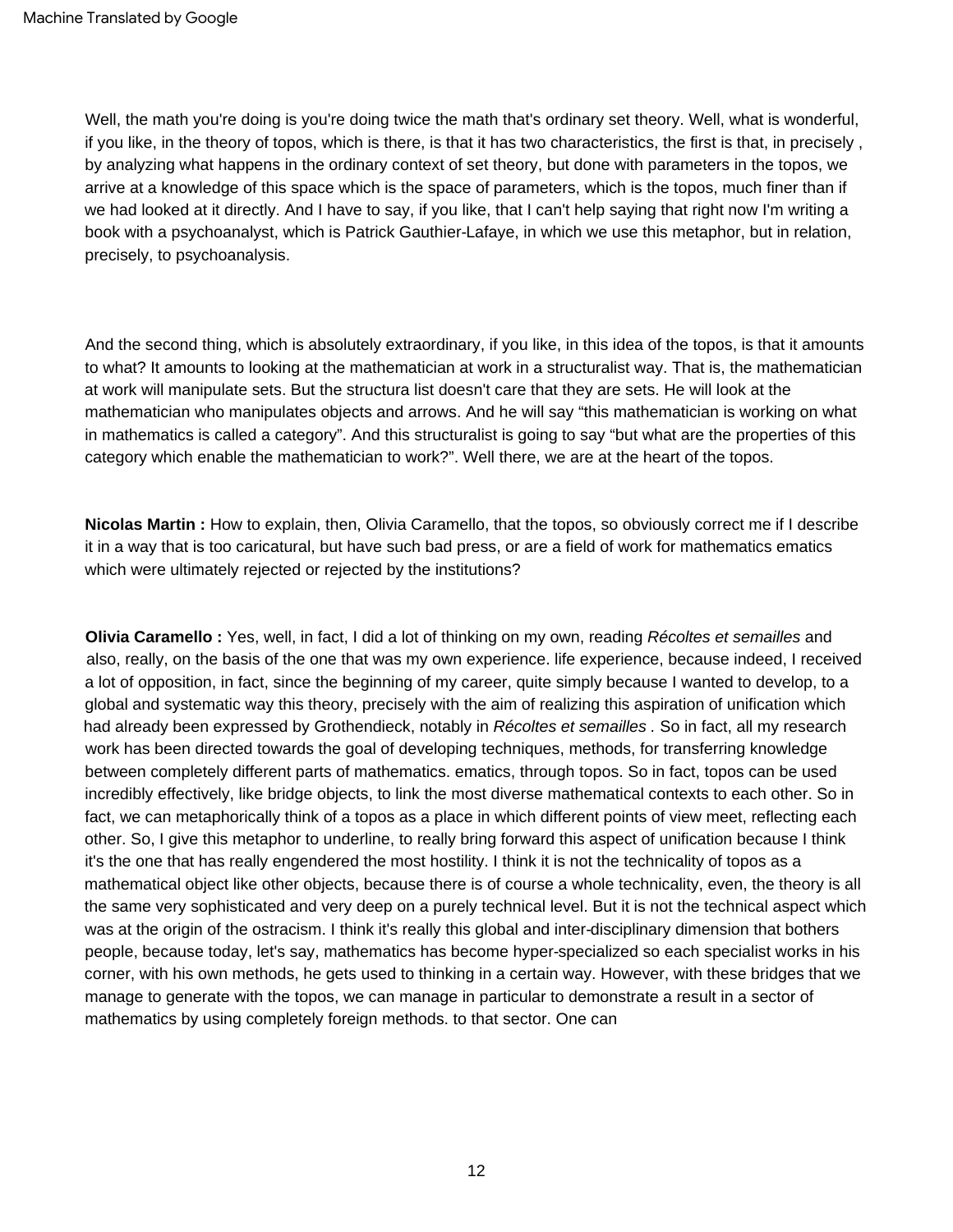succeed in establishing bridges between sectors that are completely distant in appearance, and therefore, we can arrive at a specialist in a certain field with a result that surprises him very much, that we manages to demonstrate by methods which are not his own. So you can already understand that ¸ca, ¸ca can be worrying for some people, if you don't have enough open-mindedness to accept this plurality of points of view. So I think there's a certain dogmatism in certain mathematical circles that makes you get used to a certain language, and then you sort of close yourself off, after years. of hyper-specialization, because you still have to understand that working in any area of mathematics today requires a colossal technical investment. So, it is all the same humanly understandable that we are very fond of certain methods and afterwards, we say "Well, no! I don't want to see anything else.' is not mine...

## **Nicolas Martin :** For example?...

**Olivia Caramello :** The theory of models, for example, I happened to demonstrate a result among my first, where I made a broad generalization of the Fra "yss'e eorem, in model theory, which is a very important result. And in fact, in the audience, I remember well, an important model theorist who could not believe that my result was correct, because it was too general. And in fact, he spent the whole afternoon trying to find a counterexample, of course, without succeeding, because my proof was absolutely correct, except that 'It was formulated in a language that he... He told me, "No, but I'm not even starting to try to understand, because I'm not going to succeed anyway. " He told me like that. And so, he preferred to spend 4 hours of his time, and he also tormented me because I was there, and therefore, he tried to fabricate all his counter-examples for me and ... (laughing), it was quite painful but, it's just to give you an idea. So I think that there is really this interdisciplinary aspect that is disturbing. Then there are many other aspects, of course too.

**Nicolas Martin :** Laurent Lafforgue, one word because you left the academic environment to go into the private sector and because in the private sector, in this case, we works... in this case your employer works, asks you to work on the topos and uses this tool, which seems to be particularly effective, for applied work, which seems to to be exciting and effective work.

**Laurent Lafforgue :** Yes, it's a story that is totally amazing for me, that I would never have imagined a few years ago. That is to say that for about ten years, in fact since I have known Olivia Caramello and her work, I have become in the academic world a fervent supporter of the development of thesis. theory of topos. And, like all the people who wanted to develop topos or contribute to their development, I came up against very great hostility and, to my total surprise, I I therefore found in an environment of engineers, therefore in this case the firm Huawei, in France, therefore I found, therefore among these engineers ears much more favorable. So it's something I would never have expected, which amazes me to this day. And so today, finally for a few months, I left the academic world, I am at Huawei, and therefore my environment is made up of engineers and managers of the hierarchy of the research of Huawei who are totally favorable to the development of topos,